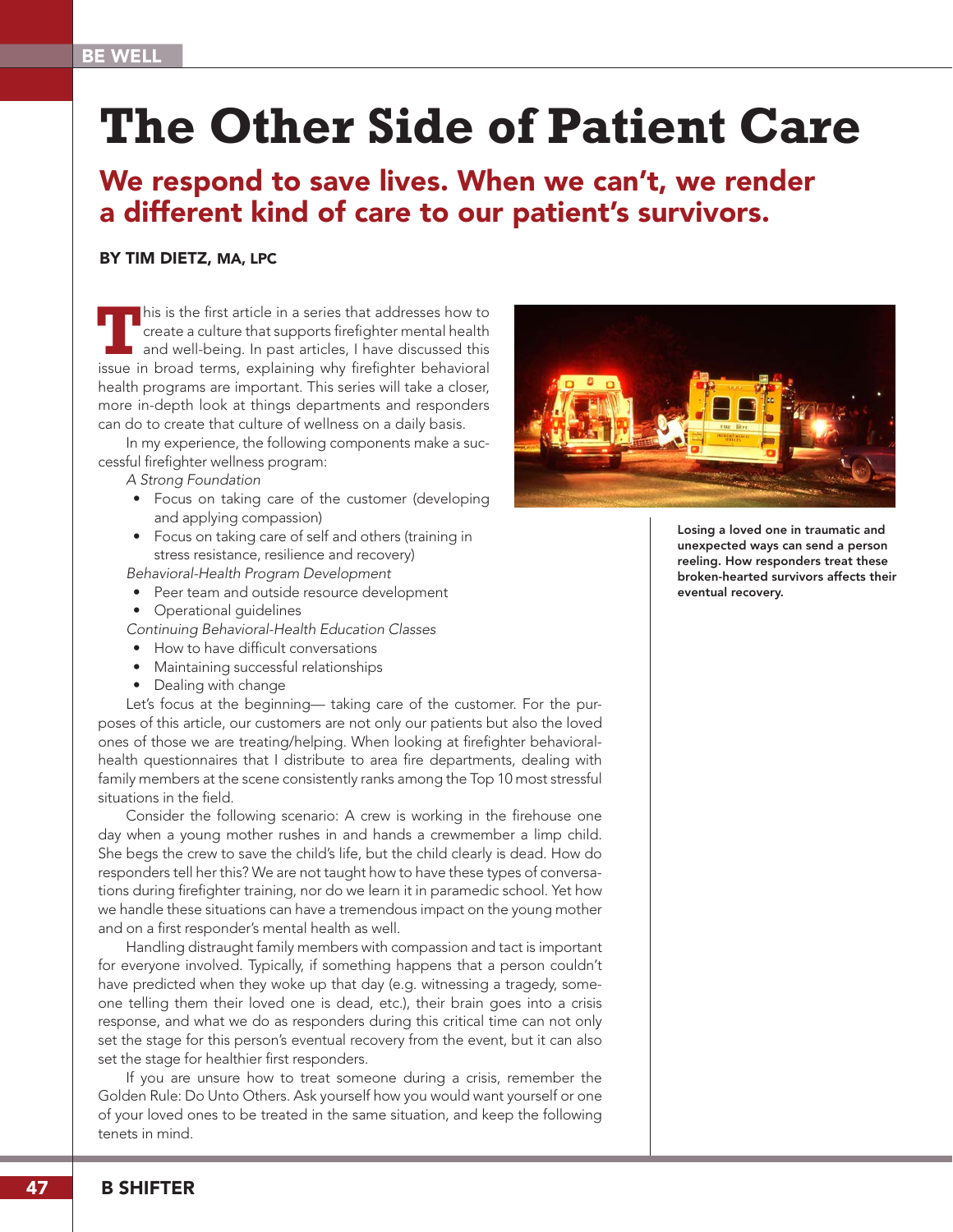- $\checkmark$  Be truthful
- $\checkmark$  Dose out the bad news
- $\checkmark$  Allow significant others to spend time with their loved one
- $\checkmark$  Convey caring
- $\checkmark$  Allow grief
- $\checkmark$  Offer continued support
- $\checkmark$  Respect the body

### A Gentle, Staggered Approach to Difficult News

Let's apply these principles to our example.

*Be truthful:* The brain remembers trauma, everything you say will be remembered. Answer questions honestly. If the young mother asks why you're not trying to resuscitate her child, you might state, "I am so sorry but your child is dead."

*Dose out the bad news:* A jolt of bad news can shock a person's emotional, intellectual and physical systems—despite the fact that they are designed to withstand enormous stress. Extremely high levels of stress can trigger asthma and panic attacks, and can increase the heart rate and blood pressure to unsafe levels. To keep from overwhelming the mind, body and emotions, we should dose out bad news slowly. Doses are bits of news followed by silence that allow a person to process what they just heard. For example: We may tell this woman while assessing her child, "Your child is not breathing, and her heart is not beating." If there is going to be an attempt to resuscitate the child, explain honestly what responders are doing and the child's response, or lack thereof, to the treatment. "We are going to press on your child's chest to attempt to get the heart started. We are going to put a tube into your child's throat to breath for her. We are going to start an I.V. (or I.O.) to help give your child medications to help start her heart… If the intervention is not working, be honest in "dosing" the news. "I'm sorry, but your child is not responding to any of our interventions."

 If there is no intervention, you can go onto the next dose: "It is difficult for me to tell you that your child is dead." Or "I am so sorry, your child is dead."

*Allow significant others to spend time with their loved one:* Doing this con jures up all sorts of emotions for first responders. It is time to put your own thoughts aside and "do unto others…" People who are allowed to spend time with their family members at the time of death do better emotionally in the long run. Most of these people will have a strong urge to be beside their loved one, to not let them be alone, to comfort and hold them, and we as responders can certainly help facilitate this.

Explain what they will see. Be honest. If there is blood, disfigurement or other abnormal sights, tell the family and give them the choice to be with the body. Be honest. "It appears your loved one may have been hit by a car. There is some facial damage, and you may not recognize the person as your loved one." Ideally, and if possible, cover disfigured bodies; let the family uncover what they choose to see. In "No Time for Goodbyes: Coping with Sorrow, Anger, and Injustice After a Tragic Death," author Janice Harris Lord states, "Survivors should be allowed to make a choice about seeing, touching, or holding the body of their loved one."

*Convey caring:* We can't always change the outcome of an emergency incident, but what we can do is leave the grieving family members with the impression that we cared! We do this by treating people with the same care and respect. Whether or not we ever meet these people again, I can assure you that they will remember your kindness when they reflect upon incident.

*Offer continued support:* What's available from your organization or com munity to assist these people? I don't like leaving them alone. Does your